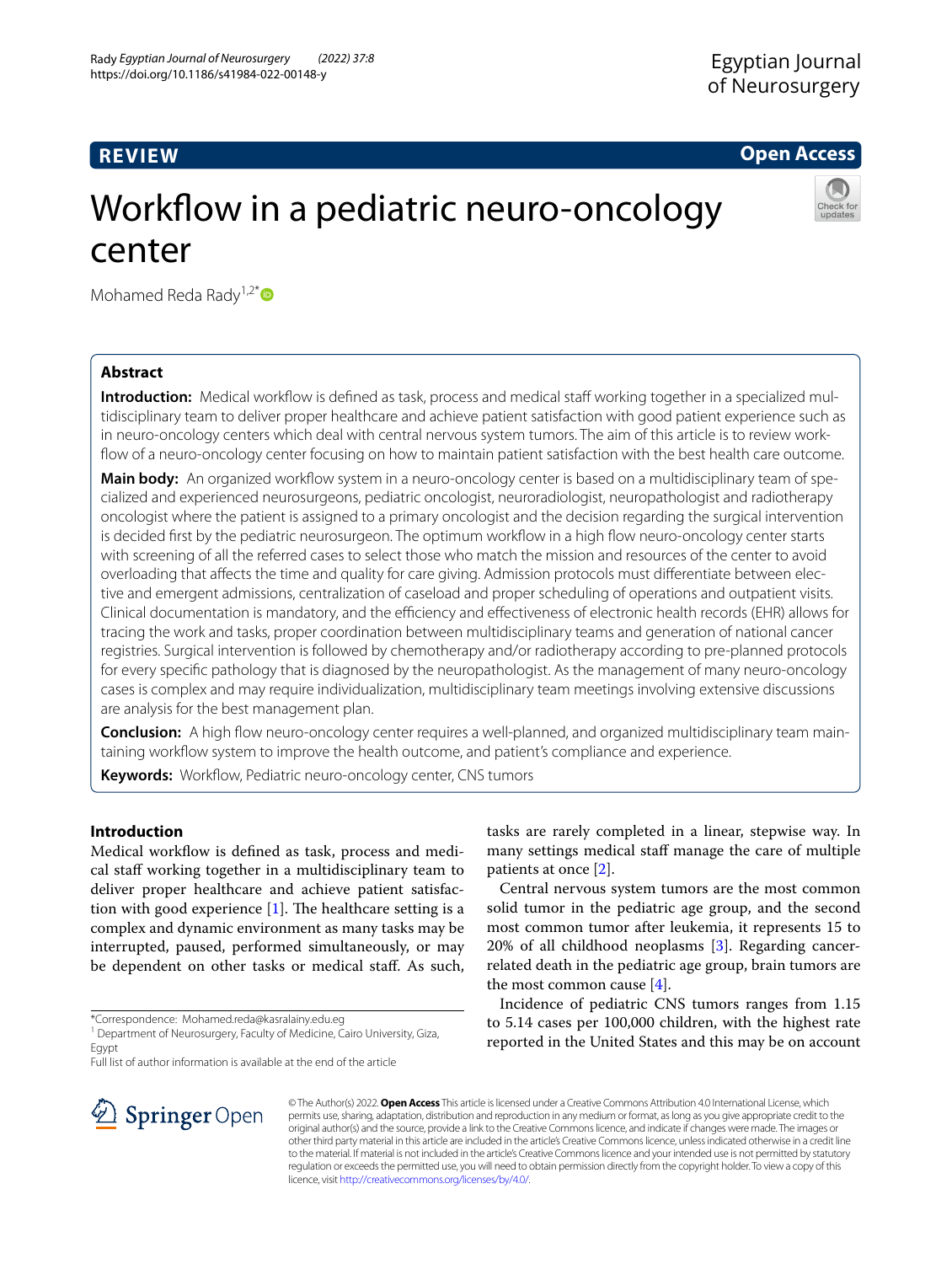of the availability of screening and high diagnostic tools [[5\]](#page-4-4).

The optimum management of pediatric brain tumors requires amultidisciplinary team consisting of a neuroradiologist, pediatric neurosurgeon, pediatric neurooncologist, and radiation oncologists. The availability of advanced surgical instruments including high magnifcation microscopes, navigation system, intraoperative ultrasound and endoscopy improves surgical outcomes [[6\]](#page-4-5).

There is a significant discrepancy in healthcare resources between high income and middle to lowincome countries. This is reflected in the 5-year survival rates for pediatric brain tumors:

For the US, the 5 years progression free survival to 70–80% [\[7](#page-4-6)]; the 5-year relative survival rate is 76.7% (95.4% for non-malignant tumors and 64.7% for the malignant one); in middle- and low-income countries 5 years overall survival ranges from zero to 40% [[7\]](#page-4-6).

To address overcome this problem dedicated pediatric oncology centers were established in middle- and low-income countries. An Example is Children's Cancer Hospital Egypt which aims to provide the most updated diagnostics tools, latest equipment, technology, evidence-based practices, and treatment services including all oncology department; surgery, chemotherapy, radiotherapy, bone marrow transplant, multi-disciplinary clinics, physical rehabilitation, socio-psychological care, palliative care, and in-house schooling.

To improve the health care and reach the hospital vision, four objectives were focused on: encouraging research and development capabilities, improving caliber of healthcare professionals, increasing hospital capacity, and lastly enhancing supportive services for the patients and accompanying families. Today, after 11 years of operation the hospital is recording a 73% average over-all survival. It has become a fagship institution for fghting childhood cancer [[8\]](#page-4-7).

The pediatric population diagnosed with cancer in Egypt is approximately 12.8 per 100,000 (2012), with an annual growth rate estimated at 1.3% [[9\]](#page-4-8). A total 1114 cases were diagnosed with CNS tumors in Children Cancer Hospital Egypt in the period between July 2007 and December 2013.

In this review, we will discuss the workflow of a neurooncology center regarding the vital component infrastructure and resources to maintain patient quality of care with optimum clinical outcome.

## **Mapping pediatric neuro‑oncology patient journey**

The first step in activating workflow is to plan and map the pediatric neuro-oncology patient's journey through

the hospital as each step directly afects the patient's management plan, treatment, and regular follow up [\[10\]](#page-4-9).

## **Screening for admission to the hospital** *Entry protocol*

On arriving at the pediatric cancer hospital, patients are registered by medical secretaries and booked according to appropriate and available patient screening clinic.

Preliminary clinical review is performed by specialized nurses then followed by another clinical evaluation by an Oncologist who is then assigned as the primary consultant.

Once the oncologist has established a diagnosis of CNS tumor, referral to consultant pediatric neurosurgeon is done to determine the pathway of the case according to its urgency. The neurosurgeon performs his clinical evaluation and reviews the imaging studies. Then makes a determination whether immediate or urgent or deferred admission is required or not for surgical intervention [[11\]](#page-4-10). If no surgery is needed the patient is referred to the primary oncologist consultant as in cases of difuse brain stem gliomas and chiasmal gliomas which are treated by radiotherapy and chemotherapy, respectively [\[12](#page-4-11), [13](#page-4-12)].

When the neuro-oncology pediatric center does not have the clinical capability to provide the needed services either due to hospital congestion or unavailability of places, the patient is transferred, referred, or assisted in identifying sources of services to meet the patients' needs [[11,](#page-4-10) [14](#page-4-13)].

#### **Admission to the hospital**

The hospital has an integrated in house process for the workflow of pediatric neuro-oncology cases that includes admitting inpatients (journey from admission point until discharge) [\[15](#page-4-14)].

After evaluation each case in the outpatient clinic [\[16](#page-4-15)], cases are either directed to emergent hospital admission or elective hospital admission office.

#### *Emergent hospital admission*

Is indicated for neuro-oncology cases that require urgent surgical intervention, e.g., cerebrospinal fuid diversion in posterior fossa tumors presented with hydrocephalus or cases that require admission for monitoring clinical picture until availability of major operating list like lifethreating tumors or cases with neurological deterioration [[17\]](#page-4-16).

#### *Elective hospital admission*

This is as per the neurosurgeon request based on an available bed according to the waiting list, e.g., low grade tumor without mass efect or neurological deterioration.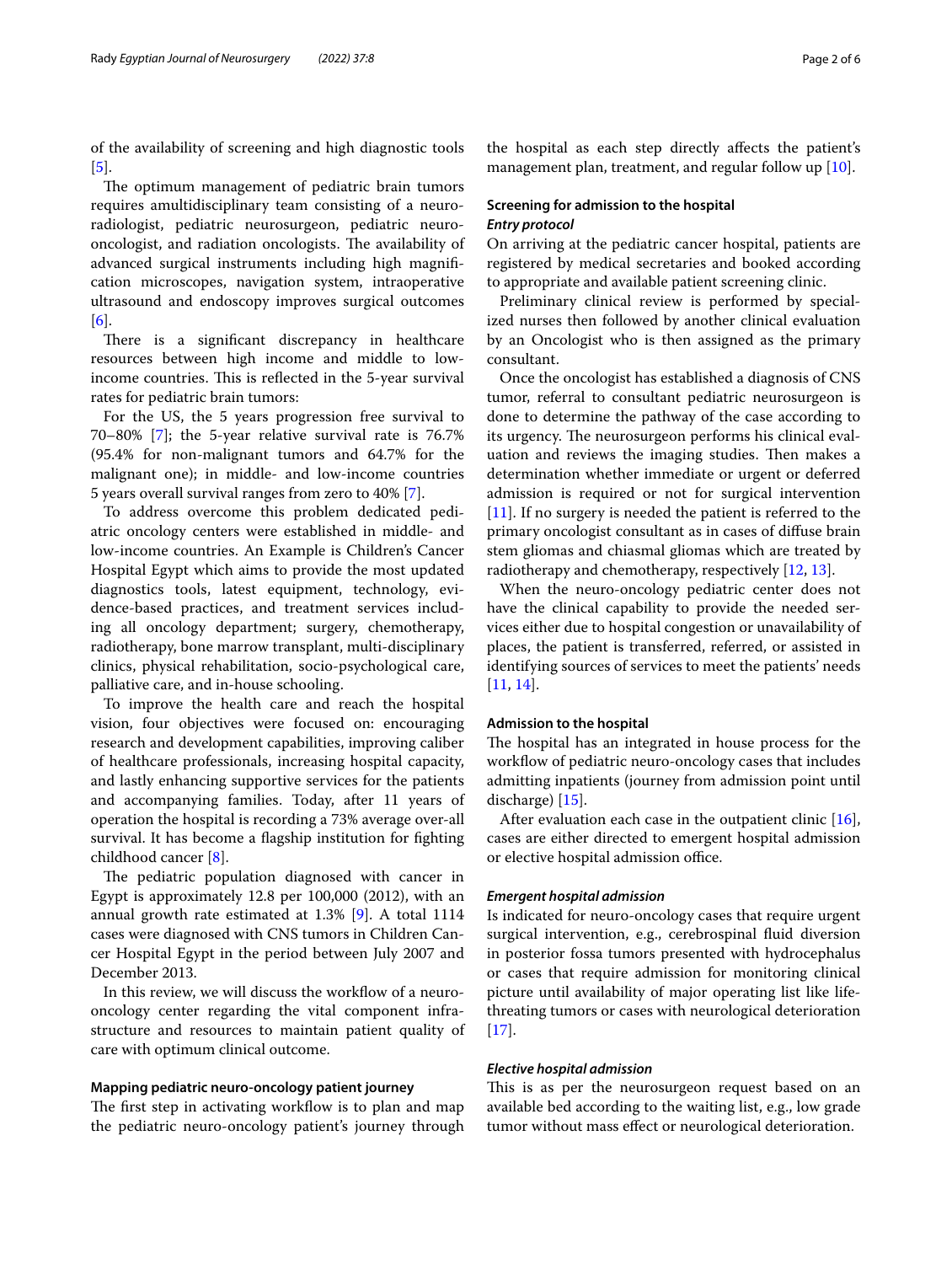During admission family and patient are provided with extensive information on the treatment plan and outcome from both medical staff and social specialist. This information must be documented in patient records. Orientation to hospital environment and its equipment also ensures the safety of patients and family. Receiving such information allows the families and guardians to make informed decisions on the treatment plan and fnancial obligations if any  $[18]$  $[18]$ . To maintain optimum workflow in the hospital requires proper coordination of patient through put in diferent hospital sectors: labs, radiology, operating rooms, intensive care units and availability of hospital beds [\[15,](#page-4-14) [18](#page-5-0)].

## **Measures to prevent congestion in the hospitals Time of discharge**

The strategy of planning a day ahead for patient discharges and coordinating this with the admissions office helps to decrease patient congestion and optimizes patient throughput [[19\]](#page-5-1).

The result of this model was dropping the period of the overall stay and readmission process [\[20](#page-5-2)].

#### **Spreading proven model**

To prevent congestion in the hospital and provide safe, high-quality care for each child with CNS tumor many models have been studied, the number of new discovered cases coming to the hospital per day should be analyzed to provide for them adequate number of stufs, available beds for admission if required. Each hospital has a peak and valley in patient flow so establishing dynamic stuff pools to fll the gap during hospital peak is so important. Increased patient volume without available stuf increase the incidence of harming the patients, average long stay and rate of infection with readmission [\[21,](#page-5-3) [22](#page-5-4)], scheduling patients admission is the key to smoothing workflow in the hospital by maintaining same peak all the time, by applying this artifcial peak through elective admission prevent occurring the valley at any time, this methods requires separating hospital resources for the 2 types of admission elective and emergent in wards and operative rooms, ensuring that a number of elective cases is admitted each day this methods is applied in many hospital, e.g., Johns Hopkins, Cincinnati Children's, and the Mayo Clinic in Florida [[23](#page-5-5)].

## **Centralization of caseload**

One of the most important factors to prevent congestion and improve the outcome in pediatric neuro-oncology center is surgeon experience and hospital volume.

In high-volume hospitals with specialized pediatric neurosurgeons performing high volume of brain tumors the outcome regarding the rate of mortality, hospital stay and rate of readmission is signifcantly improved [[24\]](#page-5-6). In a US study involving 4712 cases of pediatric brain tumor craniotomy, the mortality rate was 2.3% at the lowest-volume-quartile hospitals, compared with 1.4% at the highest-volume-quartile hospitals [[25](#page-5-7)].

Egypt features an example of the model of centralization: the Children's Cancer Hospital Egypt 57357 (CCHE) widely known as Hospital 57357 with 320 beds. Its mission is providing high quality health carefree of charge to children with cancer. This hospital in the first 5.5 years treated 1114 CNS pediatric tumors [\[8](#page-4-7), [26\]](#page-5-8).

#### **The fow in operating suites**

Operating room resources must be allocated in order to efect elective surgery while leaving room for emergencies. This is especially important on weekdays when most surgeons prefer to operate. And must be coordinated with availability of admission beds.

When most of the elective surgery is done during the weekdays, it leads to pressure on ancillary services, e.g., radiology during the weekend.

Therefore, proper budgetary and elective surgery planning needs to be done in order to provide adequate ancillary services at the weekend.

## **Admission to neurological intensive care unit**

There are criteria for admission to and discharge from intensive care unit. A specialized neuro-intensive care units is costly and limited in space and staffing.

Thus, hospitals may restrict admission only to indicated cases, e.g., post-operative cases to monitor vital signs and proper neurological assessment or cases with reversible medical conditions and not for palliative cases. Once the patient is stabilized and monitoring is no longer indicated, the patient should be transferred out of the ICU If the condition become deteriorates and no longer needs ICU admission the patient should be transferred to palliative care unit [\[16](#page-4-15)].

#### **Continuity of treatment**

After the neurosurgeon completes the surgical procedures and fnal diagnosis is confrmed from the neuropathologist, the patient is transferred to his primary neurooncologist consultant to continue his treatment plan and receive any needed adjuvant protocols.

There ought to be a coordinated and smooth transfer between diferent departments of the hospital in order toprovide continuity of care.

Proper coordination between diferent neuro-oncology center department is facilitated by ensuring that the detailed, up to date and comprehensive medical record of the patient is available to every provider [[27,](#page-5-9) [28](#page-5-10)].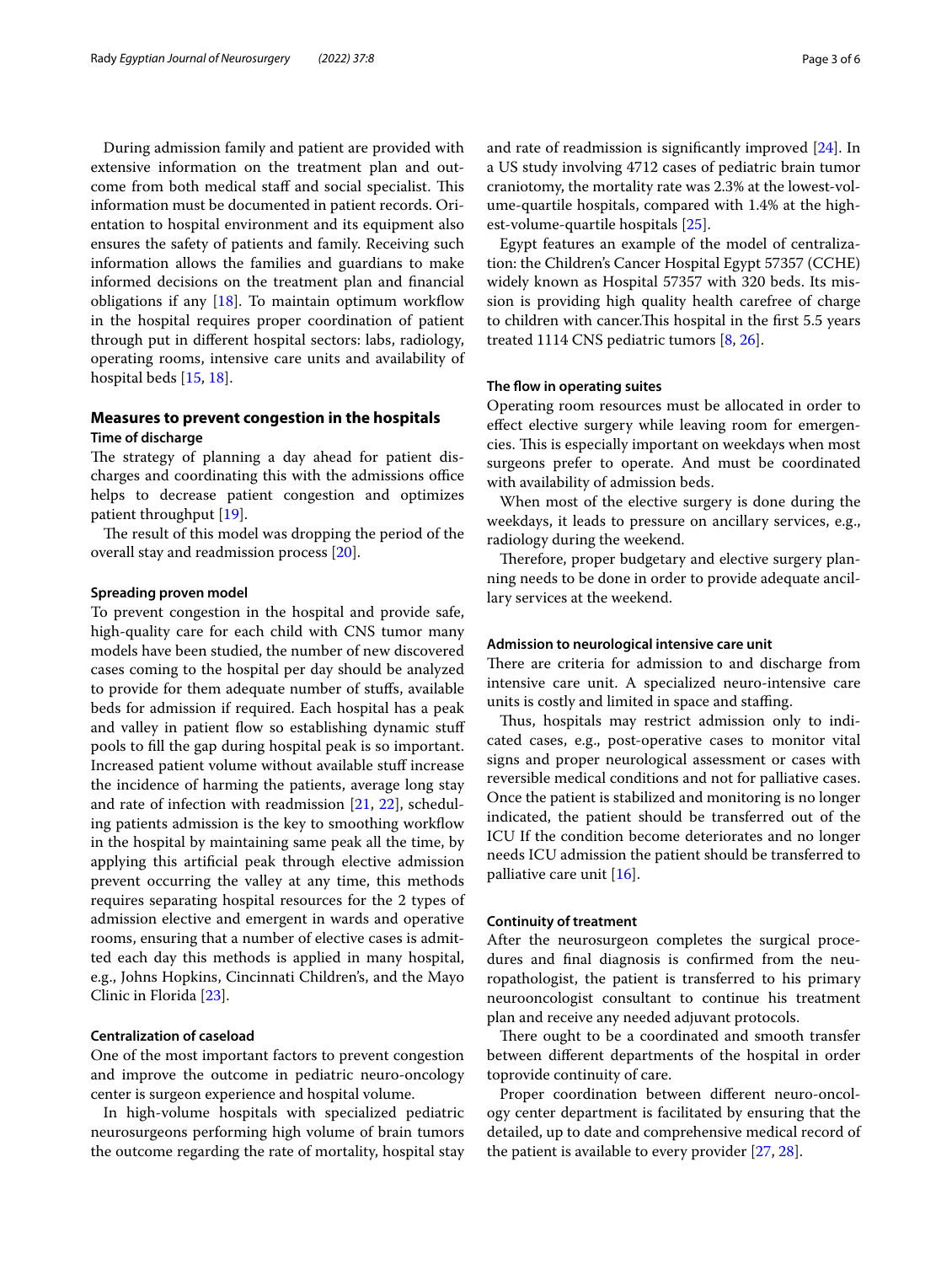## **Multidisciplinary team meetings**

Regular combined clinical meetings of all specialized multidisciplinary professional teams to discuss the best scientifc treatment plan and best protocol for each case is mandatory for proper healthcare outcome. Multidisciplinary teams prevent any delays in patient treatment plan as the meeting allow for faster reaching collaborative decisions and their implementation [\[29\]](#page-5-11).

Multidisciplinary Team Meetings **could** improve patients' quality of life and even survival [[30](#page-5-12)].

#### **Composition of multidisciplinary teams**

Multidisciplinary team is essential for proper workflow and avoiding any delay in treatment of pediatric neurooncology cases.

It consists of availability of trained skilled pediatric neurosurgeon working together with other highly specialized teams including neuroradiologist, neuro-oncologist, neuro-pathologist and radiotherapist [\[31](#page-5-13)].

#### *Neuroradiology services*

Neuroimaging is the cornerstone in the diagnosis and follow up of CNS tumors. Neuroradiology services should be available 24 h every day.

Updated imaging modalities is essential for the diagnosis of pediatric brain tumors and follow up.

It includes high tesla magnetic resonance imaging (MRI) and multislice computerized tomography (CT). The system must be digitalized with fully integrated electronic systems for providing best quality service [\[32\]](#page-5-14).

MRI should be done for all preoperative cases at time of diagnosis and a post-operative study is done within 48 h of surgery to detect any residual tumor and avoid misleading enhancement from the operative bed. Then regular follow up imaging is done either for observation or to detect the efect of adjuvant therapy. MR spectroscopy which can assess metabolites; choline, creatine, *N*-acetylaspartate (NAA), and lactate in the space occupying lesions with the results displayed in a graphic of metabolite peaks can also provide useful data in CNS tumors [[33](#page-5-15)]

#### *Neuropathology services*

Accurate defnitive diagnosis of pediatric CNS tumors needs highly experienced neuropathologists with access to the electron microscopes and immunohistochemistry especially since molecular characteristics become important for the diagnosis and the outcome of CNS tumors, e.g., detecting *IDH1/IDH2* mutations in CNS gliomas [[34,](#page-5-16) [35](#page-5-17)].

#### *Neuro‑oncologist*

Chemotherapy in addition to safe resection and postoperative radiotherapy is an indispensable requirement for the management of pediatric CNS tumors.

The presence of an experienced well-trained dedicated neurooncologist will facilitate the application of updated treatment protocols that will improve the health care outcome [\[36](#page-5-18), [37](#page-5-19)].

#### *Radiotherapy services*

The availability of well-trained radiation oncologists, medical physicists, and radiation technologists play an important role in improving the survival and progression free survival for pediatric neuro-oncology cases. radiotherapy for medulloblastoma and ependymoma have been reported with excellent survival result [[38](#page-5-20)]. Also, pure germinoma is cured with radiotherapy alone with survival more than 90% in the literature [[39\]](#page-5-21).

Furthermore, advances in physics, engineering, atomic sciences, computer science, and telecommunication evolve the radiotherapy. Linear accelerator initiated the new technologies of 3D conformal radiotherapy, radiosurgery and image-guided radiotherapy can all be efectively utilized to optimize treatment. Radiosurgery [\[40\]](#page-5-22).

#### *Medical records and documentation*

Clinical documentation is mandatory and should be comprehensive to document disease progression of the patients and improve insight into the disease itself. It should be fulflled by medical consultant and specialists. In the past clinical documentation was mainly paper based but now many hospitals have moved to electronic medical records  $[41]$  $[41]$ . The efficiency and effectiveness of electronic health records (EHR) and its valuable add is widely recognized.

Clinical workflow is often characterized by the pattern of actions the clinicians utilize to perform routine tasks and generate results so the principle of the workflow not only do the work, EHR enhances managing clinical work by tracking, coordinating and monitoring the progress of the process [\[42\]](#page-5-24). Utilizing EHR allow the physician to perform diferent tasks easily and document patients' data and clinical progress.

Health IT department play important role in the success of EHR through adapting the program according the tasks required by health staff and workflow of the patients [[43\]](#page-5-25).

Systematic documentation has resulted in national cancer registries in many countries with data exchange and nationwide data bases between different registries. This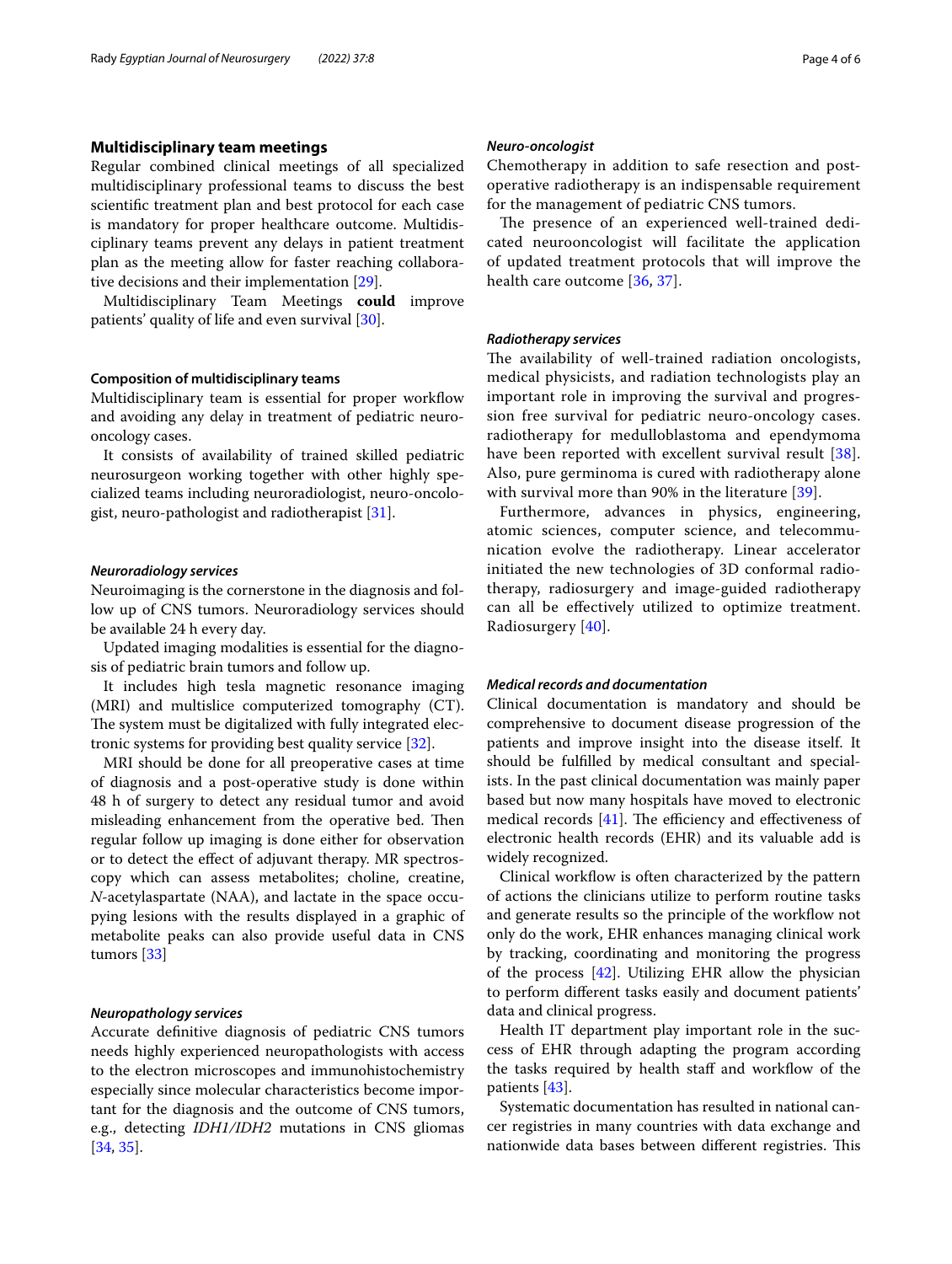registry study the epidemiology, surveillance and outcome of cancer disease [[31](#page-5-13), [44\]](#page-5-26).

### *Discharge and follow up*

Once the patient has completed his treatment protocol, a discharge plan is described for him to ensure posthospital care and avoid the risk of hospital readmission. The discharge plan determines which service the patient needs after discharge to ensure successful transition from one level of care to another. Regular scheduled outpatient contacts with scheduled imaging to determine any tumor relapse or recurrence is mandatory. The instructions include the date and location of the outpatient hospital clinic, time of scheduled radio imaging and when urgent care should be obtained. Patient and family education and instruction are important components of the discharge plan and support the child's return to previous functional levels [[45,](#page-5-27) [46](#page-5-28)].

## **Conclusion**

A high fow neuro-oncology center requires a wellplanned, multidisciplinary based and smoothly maintained workflow system to improve the health care outcome, avoid delay in care giving and ensure a persistent and continuous function in all circumstances. An optimized workflow has a great impact on patient's compliance and experience.

#### **Abbreviations**

CCHE: Children's Cancer Hospital Egypt; CNS: Central nervous system; CT: Computerized tomography; EHR: Electronic health records; ICU: Intensive care unit; MRI: Magnetic resonance imaging.

#### **Acknowledgements**

Not applicable.

#### **Authors' contributions**

The author conceived and designed the study. The author approved the fnal manuscript.

#### **Funding**

Not applicable.

#### **Availability of data and materials**

All the data and the materials are available.

#### **Declarations**

**Ethics approval and consent to participate** Not applicable.

#### **Consent for publication**

Not applicable.

#### **Competing interests**

The authors have no personal, fnancial, institutional interest or industry afliations in any of the drugs, materials or devices described in this article. The authors have no competing that may include ethical adherence.

#### **Author details**

<sup>1</sup> Department of Neurosurgery, Faculty of Medicine, Cairo University, Giza, Egypt.<sup>2</sup> Consultant of Neurosurgery, Children's Cancer Hospital Egypt 57357, Cairo, Egypt.

Received: 23 September 2021 Accepted: 1 February 2022<br>Published online: 21 March 2022

#### **References**

- <span id="page-4-0"></span>1. Tanzini M, Westbrook JI, Guidi S, et al. Measuring clinical workflow to improve quality and safety. In: Donaldson L, Ricciardi W, Sheridan S, Tartaglia R, editors., et al., Textbook of patient safety and clinical risk management. Cham: Springer International Publishing; 2021. p. 393–402.
- <span id="page-4-1"></span>2. Walter SR, Raban MZ, Westbrook JI. Visualising clinical work in the emergency department: understanding interleaved patient management. Appl Ergon. 2019;79:45–53.<https://doi.org/10.1016/j.apergo.2019.04.005>.
- <span id="page-4-2"></span>3. Udaka YT, Packer RJ. Pediatric brain tumors. Neurol Clin. 2018;36:533–56. <https://doi.org/10.1016/j.ncl.2018.04.009>.
- <span id="page-4-3"></span>4. Wagner HP, Antic V. The problem of pediatric malignancies in the developing world. Ann N Y Acad Sci. 1997;824:193–204. [https://doi.org/10.](https://doi.org/10.1111/j.1749-6632.1997.tb46222.x) [1111/j.1749-6632.1997.tb46222.x.](https://doi.org/10.1111/j.1749-6632.1997.tb46222.x)
- <span id="page-4-4"></span>5. Johnson KJ, Cullen J, Barnholtz-Sloan JS, et al. Childhood brain tumor epidemiology: a brain tumor epidemiology consortium review. Cancer Epidemiol Biomark Prev. 2014;23:2716–36. [https://doi.org/10.1158/1055-](https://doi.org/10.1158/1055-9965.EPI-14-0207) [9965.EPI-14-0207.](https://doi.org/10.1158/1055-9965.EPI-14-0207)
- <span id="page-4-5"></span>6. Chan MH, Boop F, Qaddoumi I. Challenges and opportunities to advance pediatric neuro-oncology care in the developing world. Child's Nerv Syst. 2015;31:1227–37. <https://doi.org/10.1007/s00381-015-2771-x>.
- <span id="page-4-6"></span>7. Gupta T, Achari R, Chatterjee A, et al. Comparison of epidemiology and outcomes in neuro-oncology between the east and the west: challenges and opportunities. Clin Oncol. 2019;31:539–48. [https://doi.org/10.1016/j.](https://doi.org/10.1016/j.clon.2019.05.018) [clon.2019.05.018.](https://doi.org/10.1016/j.clon.2019.05.018)
- <span id="page-4-7"></span>8. Ezzat S, Kamal M, El-Khateeb N, et al. Pediatric brain tumors in a low/ middle income country: does it difer from that in developed world? J Neurooncol. 2016;126:371–6. [https://doi.org/10.1007/s11060-015-1979-7.](https://doi.org/10.1007/s11060-015-1979-7)
- <span id="page-4-8"></span>9. Ibrahim AS, Khaled HM, Mikhail NN, et al. Cancer incidence in Fgypt: results of the National Population-Based Cancer Registry Program. J Cancer Epidemiol. 2014;2014:1–18. [https://doi.org/10.1155/2014/437971.](https://doi.org/10.1155/2014/437971)
- <span id="page-4-9"></span>10. DiGiorgio J. How to improve your medical office workflow in 6 steps. 2019. https://medifriendrx.com/improve-medical-office-workflow/.
- <span id="page-4-10"></span>11. Alekseyev K, Fallon Z, Cristian A, Ross MK. Development of a pre-admission screening checklist to minimize acute discharges from an inpatient rehabilitation facility: a quality improvement initiative. J Patient Saf Qual Improv. 2014;5(1):488–92.
- <span id="page-4-11"></span>12. Garzón M, García-Fructuoso G, Guillén A, et al. Brain stem tumors in children and adolescents: single institutional experience. Childs Nerv Syst. 2013;29:1321–31. [https://doi.org/10.1007/s00381-013-2137-1.](https://doi.org/10.1007/s00381-013-2137-1)
- <span id="page-4-12"></span>13. El Beltagy MA, Reda M, Enayet A, et al. Treatment and outcome in 65 children with optic pathway gliomas. World Neurosurg. 2016;89:525–34. <https://doi.org/10.1016/j.wneu.2016.02.042>.
- <span id="page-4-13"></span>14. Carter LE, Shoyele G, Southon S, et al. Screening for pediatric malnutrition at hospital admission: which screening tool is best? Nutr Clin Pract. 2020;35:951–8. <https://doi.org/10.1002/ncp.10367>.
- <span id="page-4-14"></span>15. Kovalchuk SV, Funkner AA, Metsker OG, Yakovlev AN. Simulation of patient flow in multiple healthcare units using process and data mining techniques for model identifcation. J Biomed Inform. 2018;82:128–42. [https://doi.org/10.1016/j.jbi.2018.05.004.](https://doi.org/10.1016/j.jbi.2018.05.004)
- <span id="page-4-15"></span>16. Ehikhametalor K, Fisher LA, Bruce C, et al. Guidelines for intensive care unit admission, discharge and triage. West Indian Med J. 2019;68:46–54. <https://doi.org/10.7727/wimj.2018.197>.
- <span id="page-4-16"></span>17. Schijman E, Peter JC, Rekate HL, et al. Management of hydrocephalus in posterior fossa tumors: how, what, when? Childs Nerv Syst. 2004;20:192– 4.<https://doi.org/10.1007/s00381-003-0900-4>.